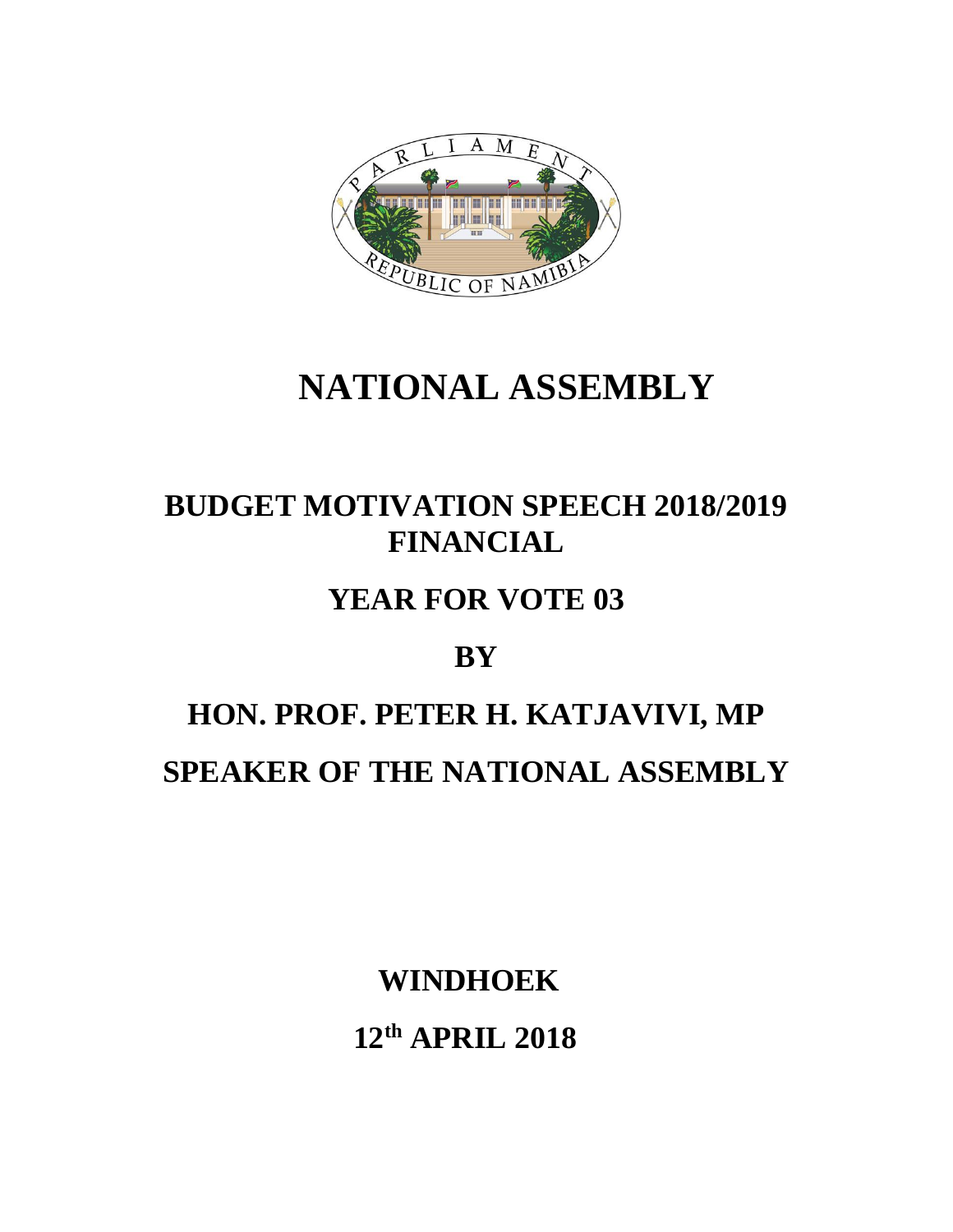#### **Honourable Chairperson of the Whole House Committee, Honourable Members,**

In terms of Article 63 (2) (a) of the Namibian Constitution, the budget process and debate on the Appropriation Bill is a constitutional requirement and is one of the most significant events in the Calendar of Parliament during any Financial Year. This process continues to foster a culture of accountability and transparency within Government, as the public has to be enlightened on the benefits of the programmes and activities of the Government of the day.

#### **Hon. Chairperson of the Whole House Committee, Honourable Members of the National Assembly.**

It is with pleasure that I once again stand before you, Hon. Members, to present the National Assembly's budget estimates for the Financial Year 2018/2019.

Firstly, permit me to briefly review the work of our institution during the past financial year.

As you all know, the National Assembly, as the principle legislative body in the country, has continued to play its role in upholding the Constitution of the land. We have continued to make laws that uphold justice and the fundamental freedoms and human rights of our people. We have also ratified and acceded to international agreements, aimed at promoting peace and good governance. Furthermore, we have continued to diligently exercise our oversight function over the Executive, to account for government spending and related activities, in a bid to promote transparency, accountability and efficient service delivery.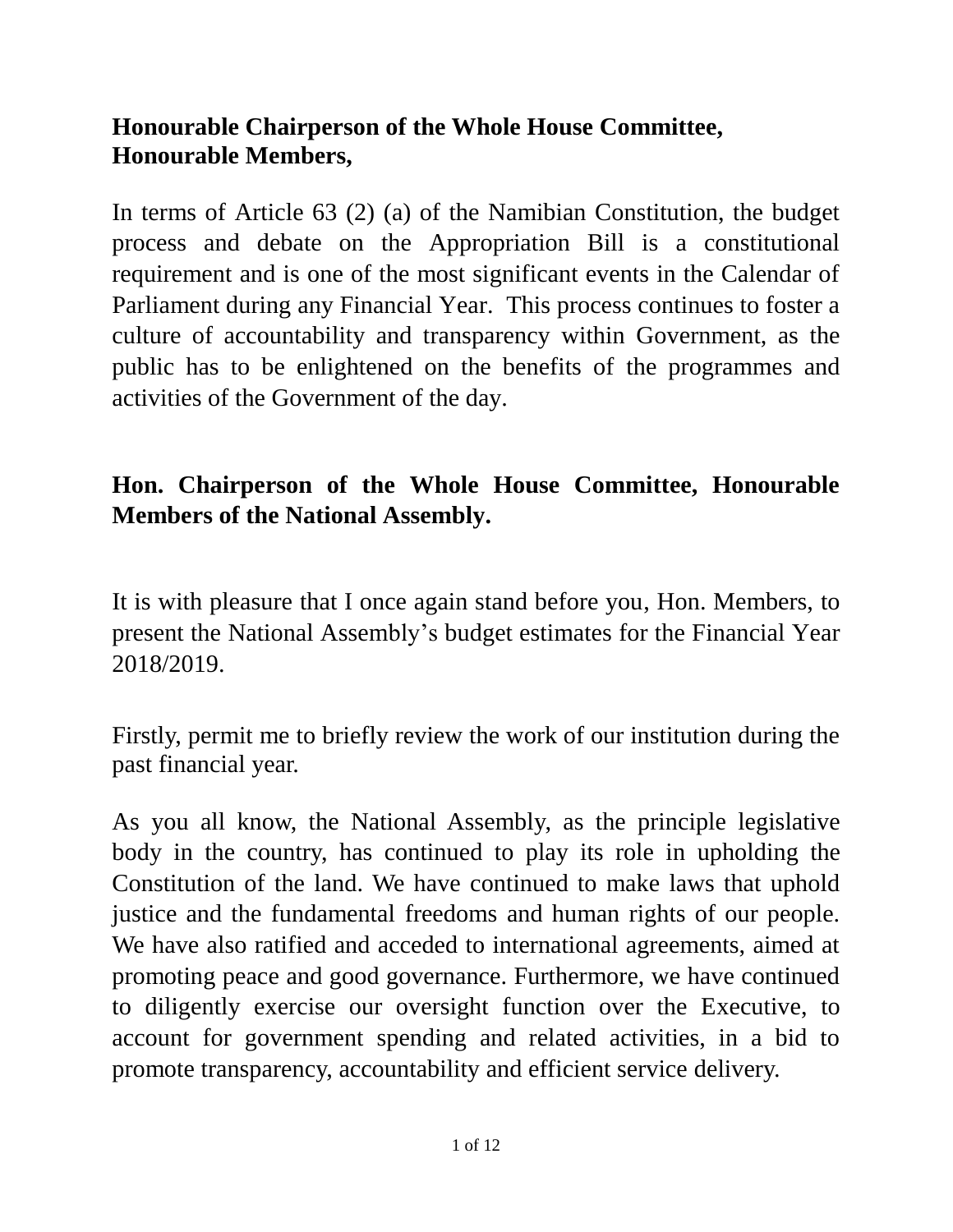Our oversight mandate covers public hearings in Parliamentary Committee sittings within or outside the premises of Parliament. And, extends to outreach activities in the form of consultations with communities on bills, motions and petitions as well as fact-finding missions in the regions.

#### **Honourable Chairperson of the Whole House Committee, Honourable Members,**

Allow me to highlight some of our achievements pursuant to our Constitutional mandate during the past financial year, by briefly explaining how we have spent the money that was allocated to the National Assembly in the Financial Year 2017/2018.

For the Financial Year 2017/2018, the National Assembly was *allocated* an amount of **One** *Hundred and Ten million, Eight Hundred and Twenty Four Thousand Namibian dollars (N\$110, 824, 000.00)* for Operational expenditure and *Twenty Four Million Namibian dollars (N\$24, 000, 000.00)* for the Development Budget, which was specifically ear-marked for *Upgrading and Renovation of the Parliament Building***.**

Unfortunately, due the national financial constraint, our budget was revised and ten million Namibian dollars (N\$10,000,000.00) was taken back to the National Planning Commission, leaving us with only fourteen million Namibian dollars (N\$14,000,000.00). In addition, a new law regarding public procurement was introduced in the country and it took time to train Procurement Committees in various OMAs and for suppliers to comply with the new requirements of the new system. This created a situation where a further N\$11,552,778.00 was returned to the Treasury. In the end, out of the N\$14,000,000.000, we used only N\$2,447,222.00 due to circumstances beyond our control.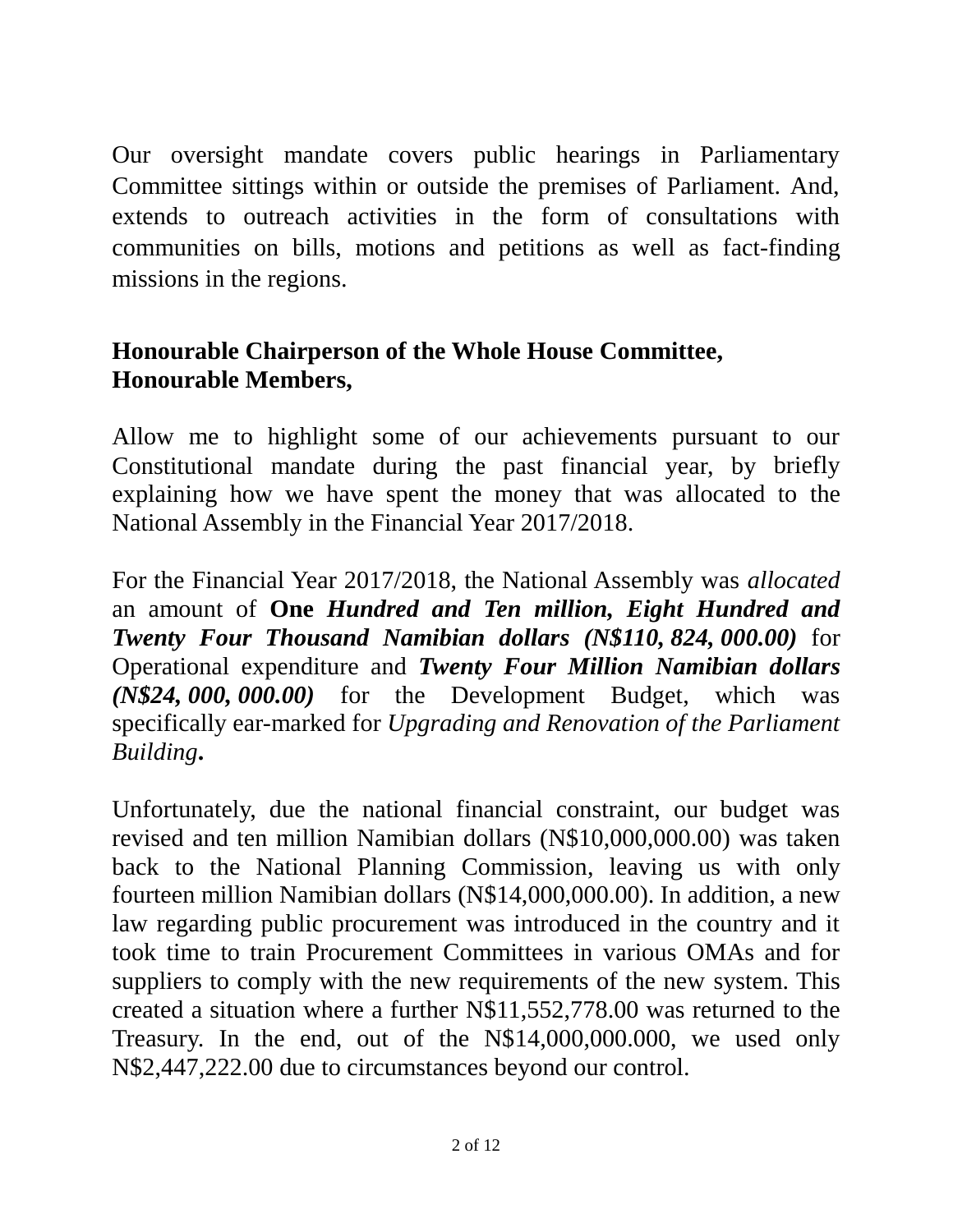#### **Honourable Chairperson of the Whole House Committee, Honourable Members,**

With regard to the Operational Budget, the National Assembly has clustered its activities under three (3) main Programmes, namely; **Legislative Management**, **Policy Coordination and Support Services as well as Oversight.**

#### **Programme 1: Legislative Management**

This Programme caters for the Office of the Speaker as well as the Table Office.

An amount of *Eighteen Million Nine Hundred and Eighty Two Thousand Namibian Dollar (N\$18, 982, 000.00)* was allocated to this programme. The aim of this programme is to provide leadership, guidance and specialised support in respect of Parliamentary proceedings and procedures, and related administrative services to the Presiding Officers and Members of Parliament. The programme's activities include, among others, the timely and accurate processing of Session Papers, Legislation and production of National Assembly's Hansard.

During the past financial year the National Assembly considered 18 Bills which have eventually been processed into Acts of Parliament. These were:

*Whistle-blower Protection Bill; Witness Protection Bill; Access to Biological and Genetic Resources and Associated Traditional Knowledge Bill; Usury Amendment Bill; Education Amendment Bill; Combating of Trafficking in Persons Bill;*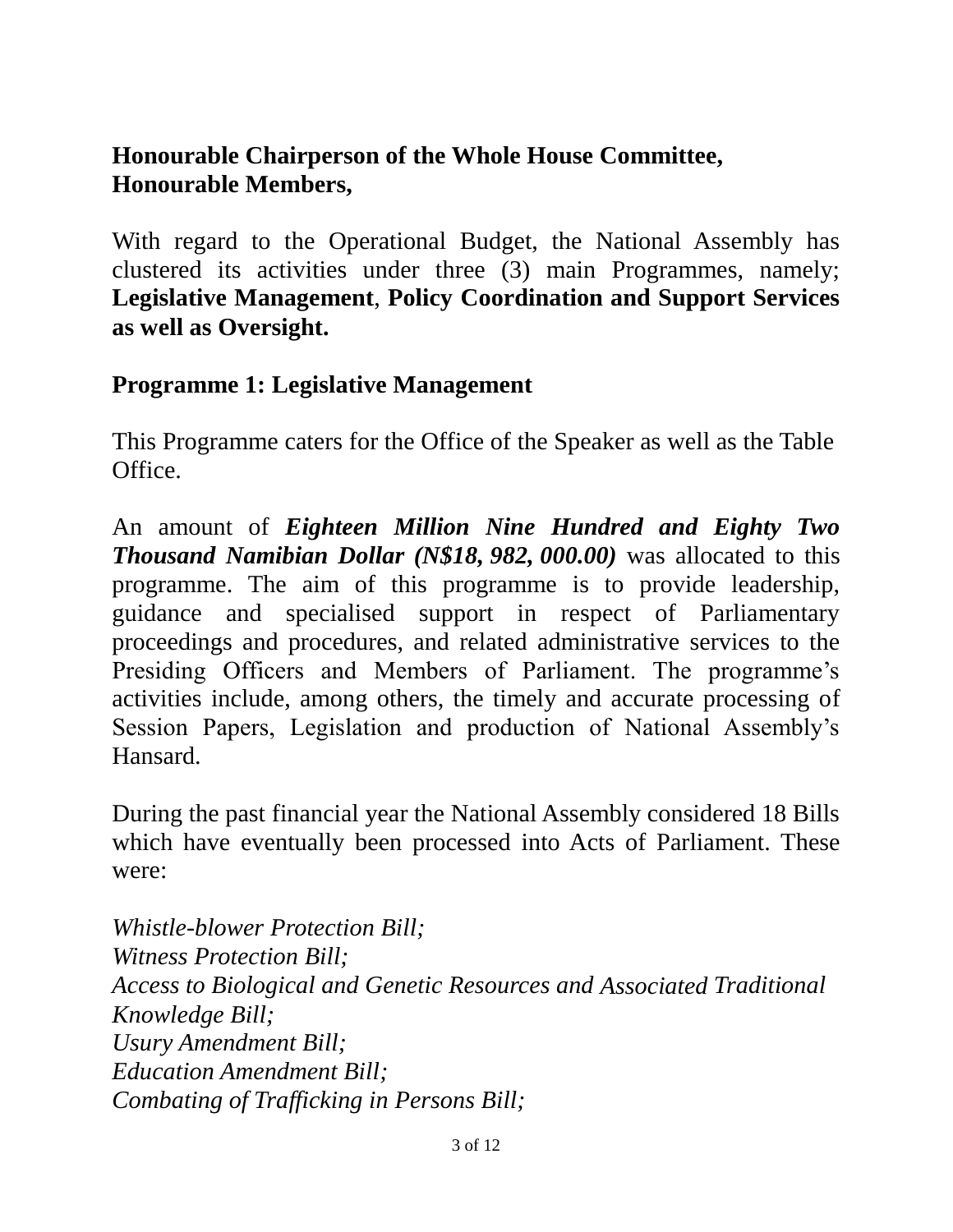*Nature Conservation Amendment Bill; Namibian Time Bill; Appropriate Bill; Public Private Partnership Bill; Regional Councils Amendment Bill; Local Authorities Amendment Bill; Controlled Wildlife Products Amendment Bill; One-Stop Border Posts Control Bill; Lotteries Bill; Namibia Revenue Agency Bill; Property Valuers Amendment Bill; and Witness Protection Bill.*

These important pieces of legislation demonstrate the commitment of both the National Assembly and the Government of the Republic of Namibia to succinctly address issues of national concern that fall under these legislations.

During the past budget year, the National Assembly considered and ratified a number of international agreements, pursuant to the provisions of Article 63 of our Constitution. These included among others:

- Convention on the Physical Protection of Nuclear Material Amendment;
- Port State Measures Agreement to prevent, deter and eliminate illegal, unreported and unregulated Fishing;
- World Trade Organisation (WTO) Trade Facilitation Agreement; and
- General Convention on the Privileges and Immunities of the Organization of African Unity.

In making use of the democratic culture of our Chamber, Members introduced and extensively debated various motions on issues that they strongly felt were of interest to the nation. Among these were: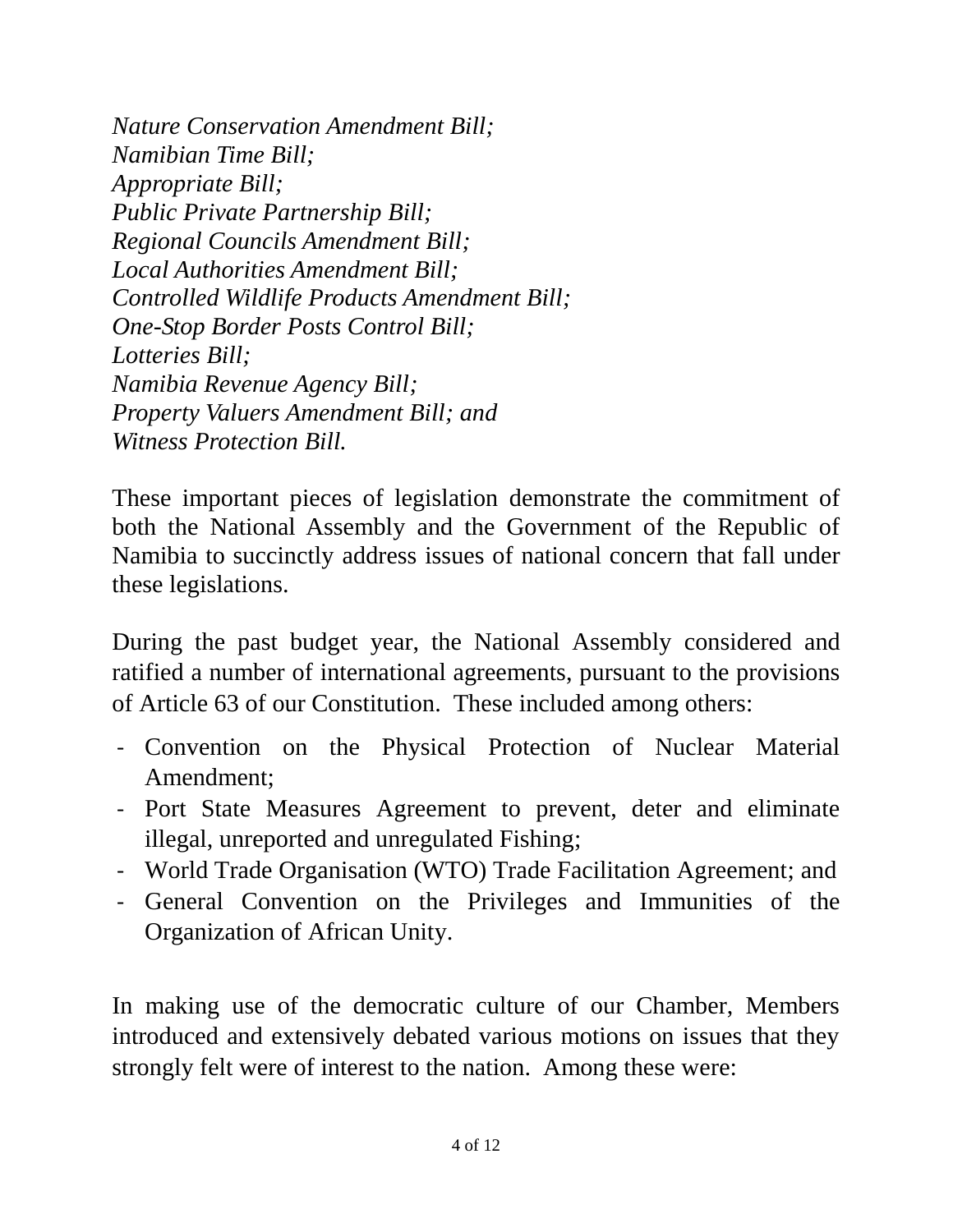- The high rate of teenage pregnancies amongst school-going children
- Child marriages in Namibia;
- High rate of alcohol, drug and substance abuse especially amongst the youth; and
- Poor sanitation and hygiene as well as lack of access to decent sanitation facilities.

#### **Hon. Members,**

#### **Programme 2: Policy Coordination and Support Services**

The aim of this programme is to provide, administrative support through proper financial management and optimal deployment of human resources and equipment, the provision of transport and legal advice to the Vote's programmes and, training and capacity development for Members of Parliament and Parliamentary staff. The provision of parliamentary office space for Political office bearers is also provided for under this programme.

During the period under review, the Speaker and the Senior Management of the National Assembly also spearheaded important policy initiatives and interventions. These for instance included, discussions between the two Houses of Parliament on how to finalise the Legislative Service Commission Bill, noting that we are in the final stages of having our Joint Standing Rules and Orders to guide all joint sittings between the two Houses of Parliament. Furthermore, we have winded up the Strategic Plan of the National Assembly and it is ready to be launched.

The draft Legislative Service Bill was completed and forwarded to the Office of the Attorney General for consideration and we are anxiously awaiting its operationalisation as a very important working framework. As we can all appreciate, the Judicial Service Commission caters for the unique role of the Judiciary. In equal measure, the Legislative Service Commission will cater for the unique needs of the Legislature.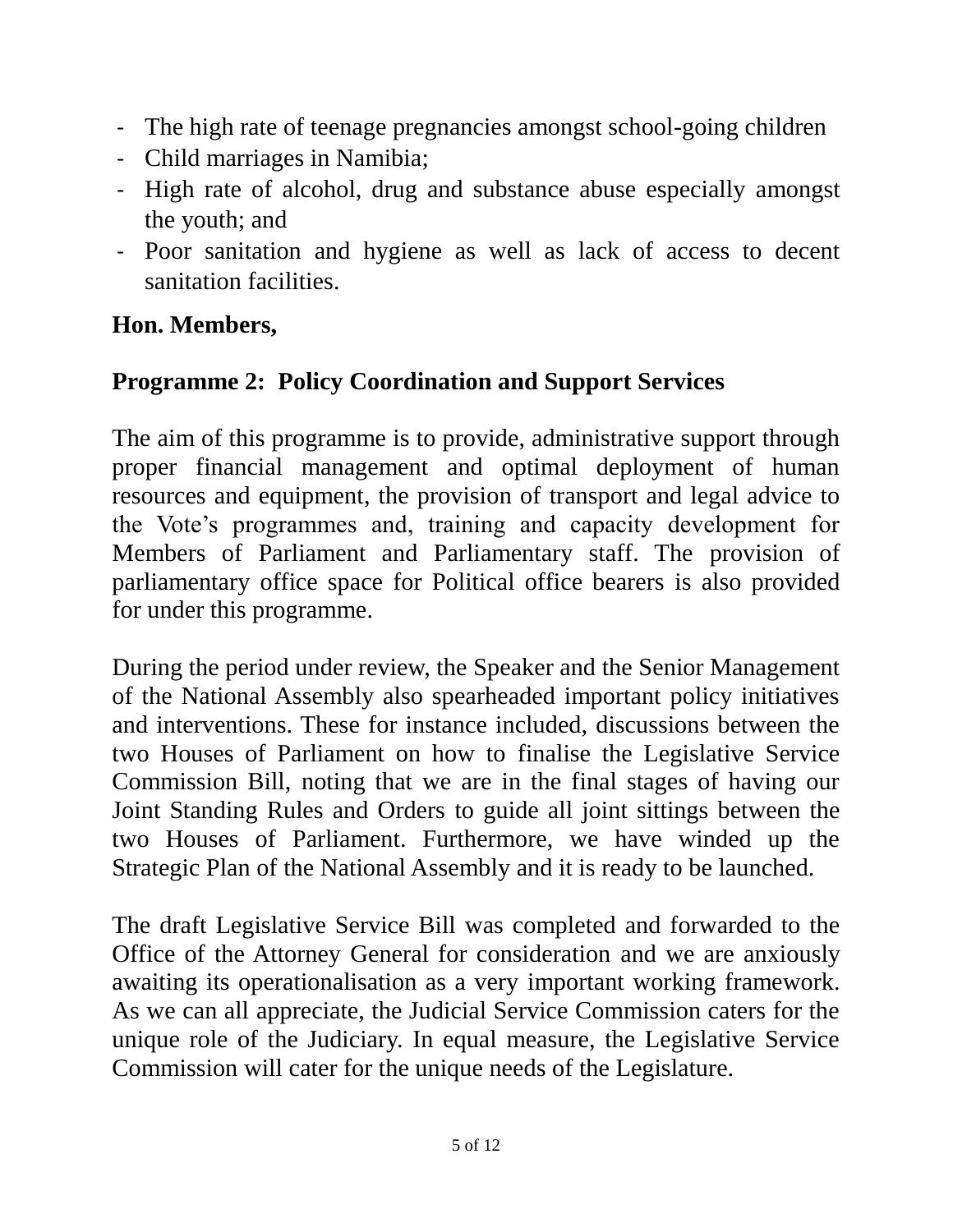#### **Hon. Members,**

The Office of the Speaker was also involved in the regional project: "Strengthening SADC Parliamentary Engagement in the Budget Cycle." The programme was supported by the Association of European Parliamentarians with Africa (AWEPA). The project was designed to empower selected SADC legislatures to create and implement development strategies for the budget process within the framework of a peer-to-peer learning process and reflective dialogue. Under this project, selected MPs and staff were jointly facilitated to attend the various training workshops and seminars. The project started in June 2016 and continued into 2017.

The Commonwealth Parliamentary Association (CPA) UK, in partnership with the Parliament of Namibia, ran a workshop in Windhoek during the first quarter of 2017. It aimed at supporting effective parliamentary management and scrutiny of government policies, practices and budgets at the national level, as well as strengthening the skills of parliamentary staff. The occasion was also used as an opportunity for the UK delegation to meet with parliamentarians and other stakeholders in order to inform and to plan future engagement between the two Parliaments. To this end, the programme will continue, firstly, engaging the Public Accounts Committee and Joint Budget Committee (after it has become operational). Thereafter, it will engage the Constitutional and Legal Affairs Committee. This programme will also involve parliamentary staff exchanges.

An amount of *One Hundred and Fifteen Million Eight Hundred and Forty Two Thousand Namibia Dollars N\$115, 842, 000.00* was allocated to this programme.

This programme is sub divided into **five (5)** Main Divisions namely: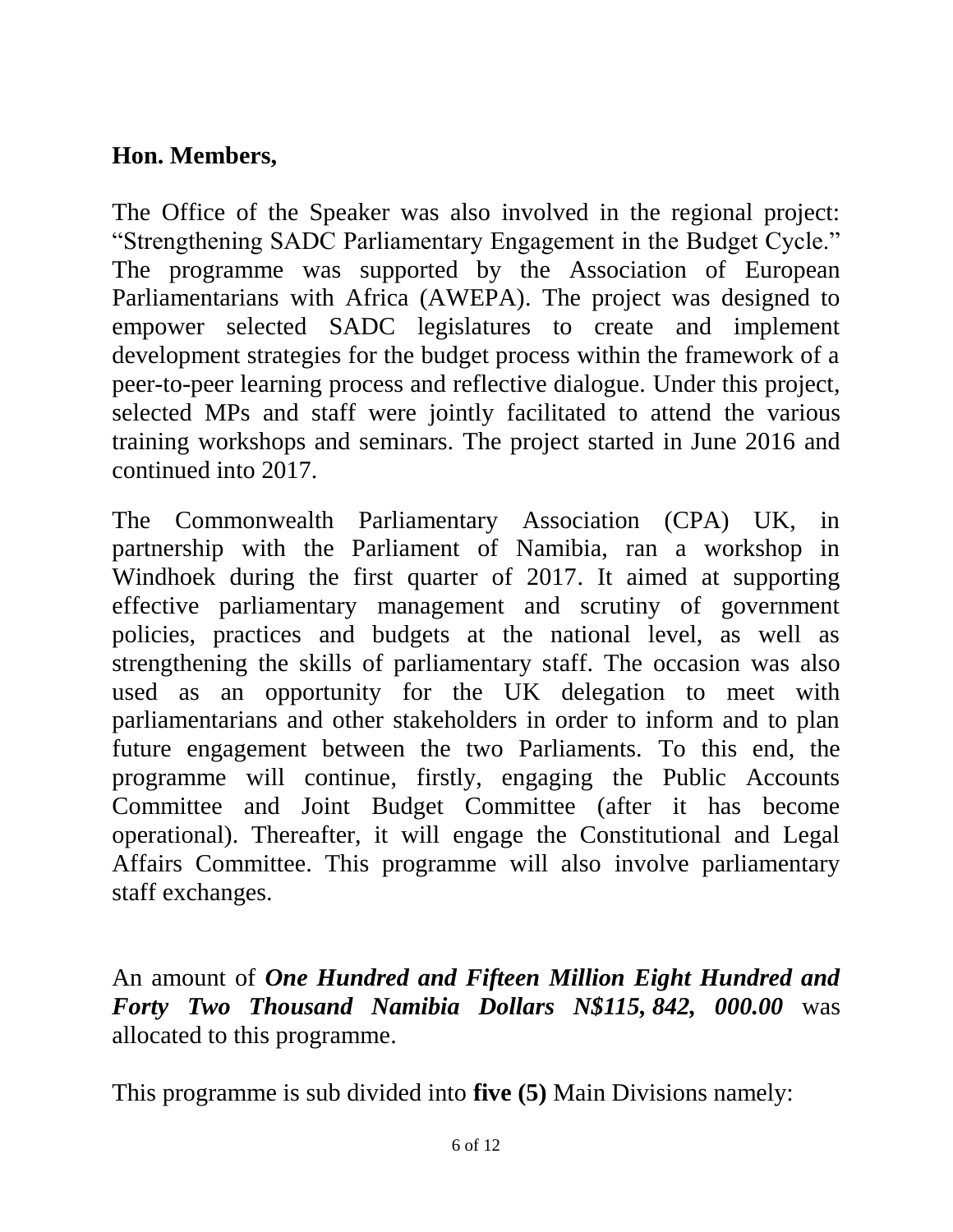**General Services including the Office of the Secretary, Committee Services, Library and Computer Services, Research and Information Services, as well as Legal Services.**

Parliamentary Support Services received a budget allocation of *Forty Four Million Two Hundred and Eighty Five Thousand Namibia Dollar (N\$44, 285, 000.00), of which Twenty Four Million Namibia Dollars (N\$24, 000, 000.00) was, as indicated above, earmarked for the Development Budget.* The aim of this Main Division is to provide administrative and financial support to the Vote's programmes.

*Research and Information Services* was allocated an amount of **Eleven million and forty seven thousand Namibia Dollars (N\$ 11, 047, 000.00)** for the provision of relevant and up-to-date information, research, library and modern ICT services to Members of Parliament and the Secretariat. Provision of non-partisan and timely research services to Members of the National Assembly, which is a key function of this main division. The other mandate of this main division is to promote public knowledge on the role of Parliament and law making process so as to enable the public to appreciate the democratic process so that they can engage their elected representatives in a meaningful way.

The programme *"Taking Parliament to the People"*, is an important platform to educate and sensitize the citizenry about the parliamentary democracy and processes. During the period under review, public education was undertaken to twelve senior secondary schools in Oshana and Kavango East Regions. The National Assembly was represented at the Annual Ongwediva Trade Fair. Through our programme *"The Open Doors of Parliament"*, seventy-one (71) schools and thirty eight (38) other groups of visitors visited parliament. During the 2018/2019 Financial Year, the Research and Information Division of the National Assembly will undertake civic education in Erongo, Kavango-West, Karas, Omaheke and Ohangwena regions. These programmes have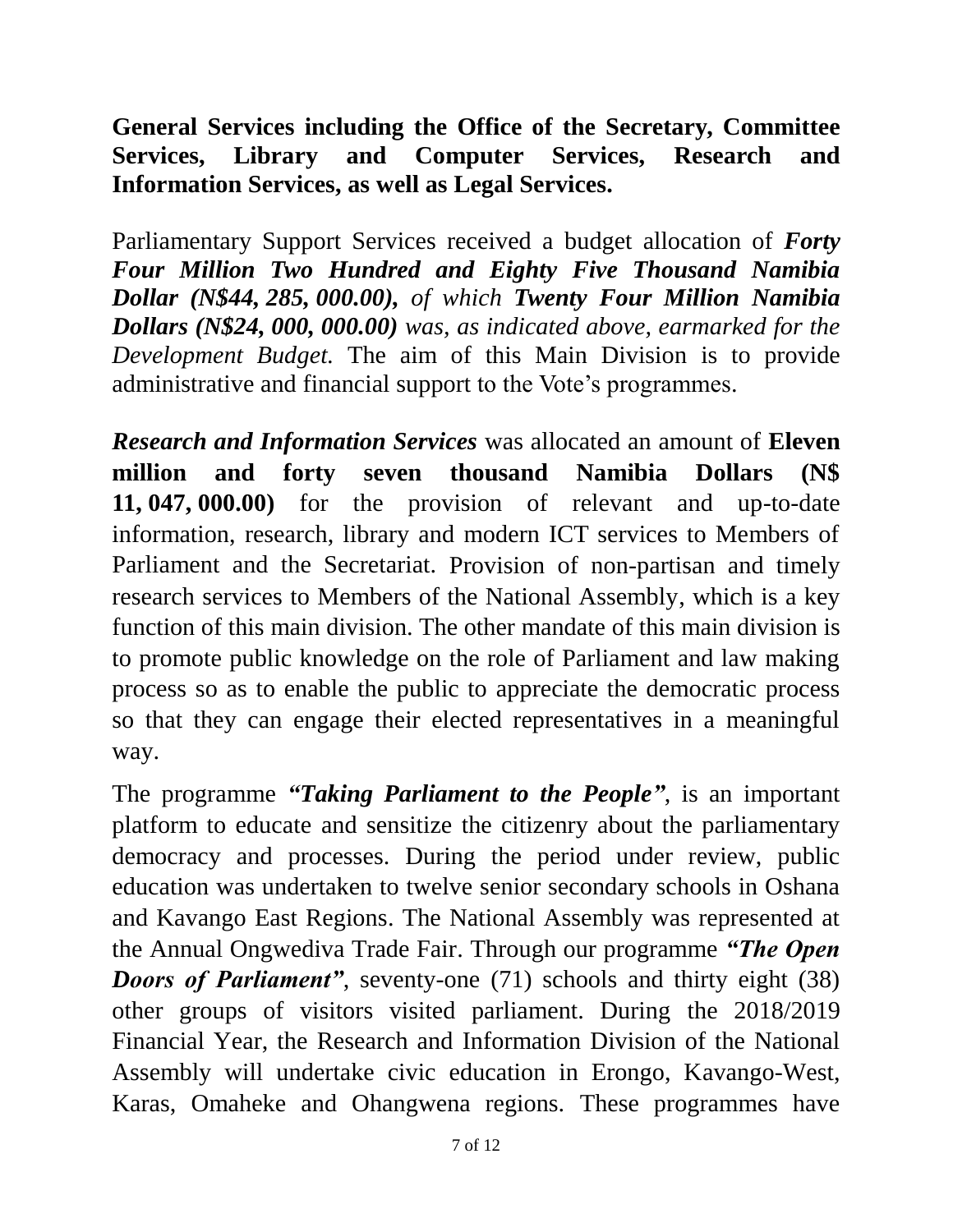continued to strength the interaction between Parliament and the people by enhancing communication, visibility and the image of Parliament to its stakeholders.

**Committee Services** with the ultimate aim to provide operational, administrative, secretarial, clerical assistance and guidance to Committees, was allocated an amount of **Fifty** *Seven Million Four Hundred and Thirty Six Thousand Namibia Dollars (N\$ 57, 436, 000.00)*

Apart from administrative activities of the Secretariat, Standing Committees conduct their oversight activities in different regions of the country; especially to assess the implementation of capital projects.

#### **Hon. Members,**

The Oversight role is one of the key functions of the Legislature. This mandate is mainly entrusted with Parliamentary Standing Committees. The National Assembly has eight Parliamentary Standing Committees, whose role as provided for in Standing Rules and Orders, is to oversee the work of various OMAs and SOEs. This role extends to outreach activities in the form of Public Hearings and consultations with communities on Bills, Motions and Petitions. This is in keeping with the principle of participatory democracy in the law making process.

In line with their stated mandates, Committees carried out a wide range of activities both at local and international levels, which were aimed at addressing specific national, regional and global issues and challenges.

All together over sixty (60) public hearings were conducted on various motions the Time Bill as well as on the Motions. Whereas some Motions were finalised and reported on, others have been referred to Committees for further scrutiny and consultations during the current financial year.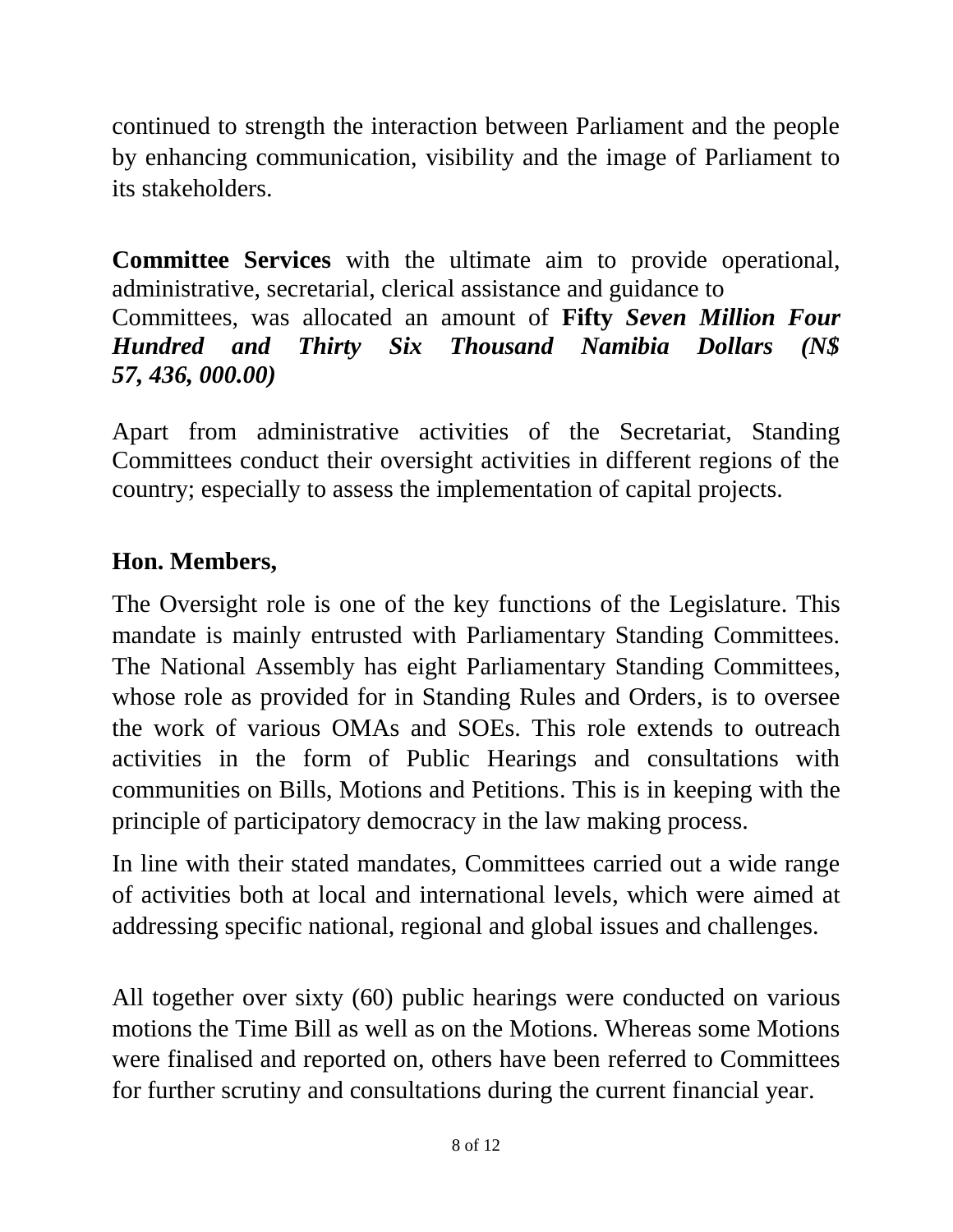**Legal Services'** main objective provides legal advice to the Office of the Speaker, Deputy Speaker, Secretary and Members of Parliament via Committee Services. It also advices Parliamentary Committees with interpretations during the course of their work.

An amount of *Three Million and Seventy Four Thousand Namibia Dollar (N\$3, 074, 000.00)* was allocated *to this Main Division.* This Main Division played a key role in the finalisation of the Draft Parliamentary Service Commission Bill and the drafting of the Joint Rules that would govern joint Sessions of both Houses.

We are also looking at strengthening the role of our Legal Services in summarising Bills for Members of Parliament so as to better our understanding and interpretation during our law making process. This is indeed a very important service in our mandate as the Legislature.

#### **Honourable Chairperson of the Whole House Committee, Honourable Members,**

As part of our international commitment and obligation, both the Speaker and the Deputy Speaker, as well as Members of Parliament attended various meetings of the SADC-Parliamentary Forum, the Pan African Parliament (PAP), the Commonwealth Parliamentary Association (CPA), the International Parliamentary Union (IPU) and other parliamentary groupings.

The cost for annual subscription to these statutory obligations and attendance has since gone up because of international inflation and our contributions had to be adjusted accordingly.

Our challenge here is that Parliamentary Committee work is a core function of Parliament under our oversight mandate and therefore I would like to appeal to the Minister of Finance to always favourably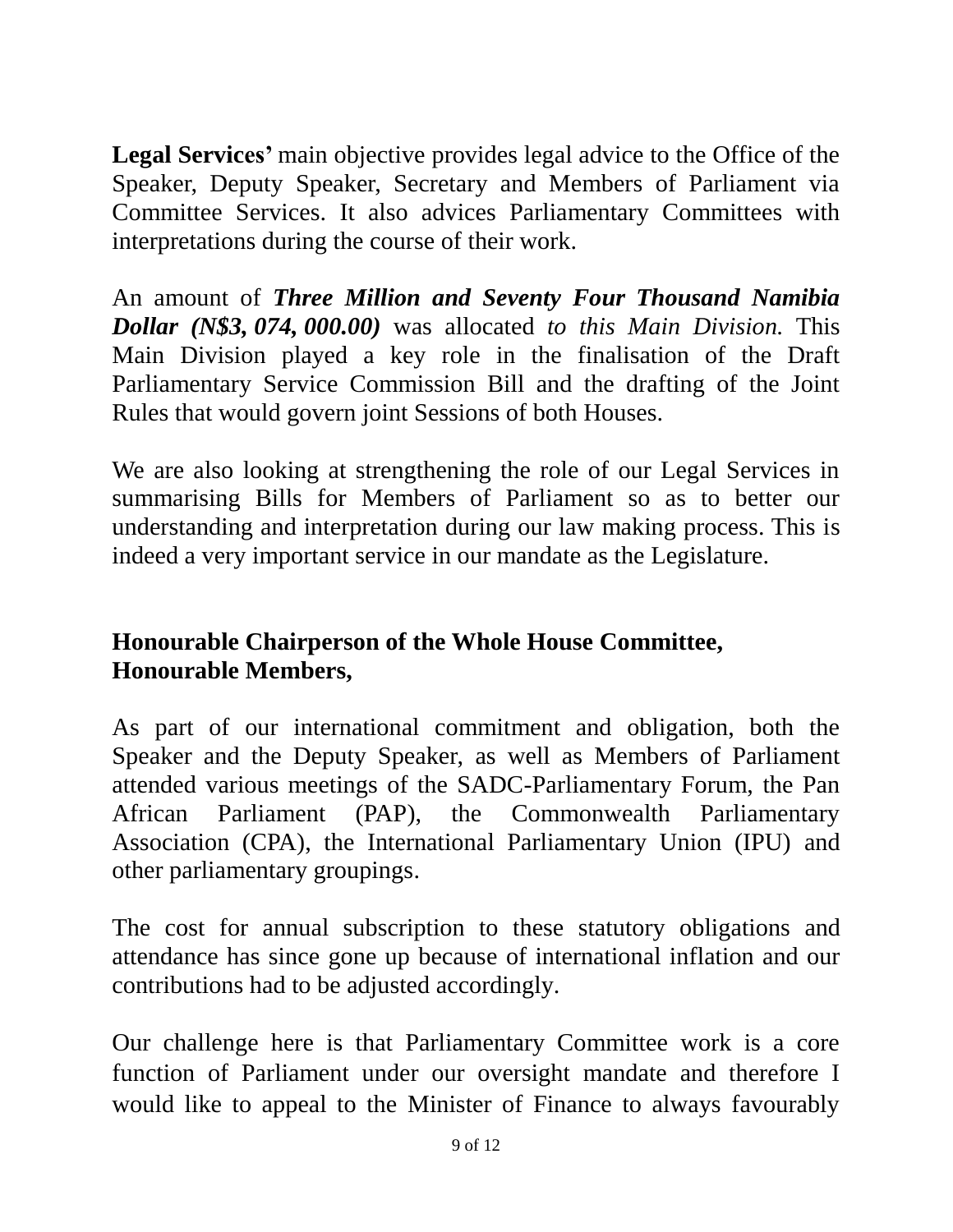consider our budgetary ceilings in this regard. As patriots, we are all conscious of the current financial constraint in the country.

#### **Honourable Chairperson of the Whole House Committee, Honourable Members,**

In line with our parliamentary democracy, an amount of Ninety **One Million Nine Hundred Seventy Five Thousand Namibia Dollars (N\$91, 975, 000)** was allocated to Political Parties, but only **Thirty Nine Million Two Hundred and One Thousand (N\$39, 201, 000)** came from our initial budget allocation while **Fifty Two Million Seven Hundred and Seventy Four Thousand (N\$52,774, 000)** came from the Contingency Fund.

I should hasten to add that an amount of **Six Hundred and Twenty-Four Thousand Namibia Dollars (N\$624, 000.00)** was deducted from our original Operational Budget and **Ten Million Namibia Dollars (10, 000,000.00)** from the Development Budget.

#### **Honourable Chairperson of the Whole House Committee, Honourable Members,**

For the **Financial Year 2018/2019**, the National Assembly has been allocated an amount of *One Hundred and Twelve Million, Five Hundred and Thirty-Eight Namibia Dollars (N\$112, 538, 000)* for both the Operational and Development budget**.** Out of that total, only **Five Million Namibia Dollars (N\$5, 000, 000.00)** has been allocated to the Development Budget.

With regard to the Operational Budget, and as I indicated earlier, the National Assembly has clustered its activities under two (2) main Programmes, namely; **Programme 1: Legislative Management and Programme 2: Policy Coordination and Support Services.**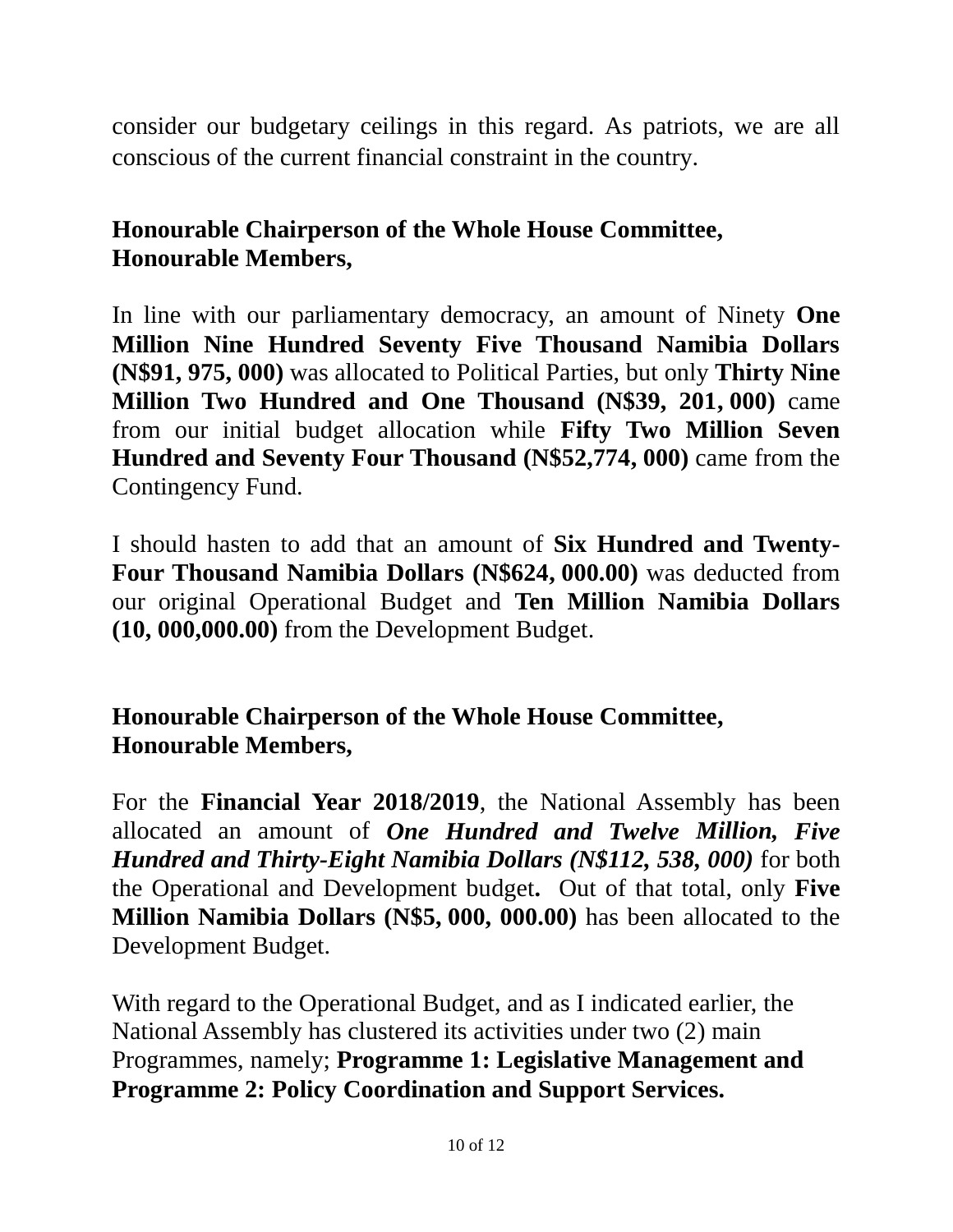#### **Programme 1**

Am amount of *Seventeen Million, Four Hundred and Twenty-One Thousand Namibia Dollars (N\$17,421,000.00***)** has been allocated to this programme. As indicated above, this programme is the one that drives the legislative agenda of Parliament as well as providing secretarial support to the Speaker and Deputy Speaker.

#### **Programme 2**

An amount of *Ninety Million, One Hundred and Seventeen Thousand Namibia Dollars (N\$90, 117, 000.00* has been allocated to this programme.

As indicated earlier, this programme is sub-divided into five (5) Main Divisions namely:

**General Services including the Office of the Secretary, Committee Services, Library and Computer Services, Research and Information Services, as well as Legal Services.**

**Parliamentary Support Services** has received a budget allocation of *One Hundred and Twenty Two Million, Nine Hundred and Twenty Two Thousand Namibia Dollars (N\$23, 222, 000.00).* The aim of this programme is to provide administrative and financial support to the Vote's programmes as well as capacity development for Members of Parliament and the Parliamentary staff. The provision of office space for Political office bearers is also undertaken under this programme.

**Research and Information Services** is allocated an amount of **Eleven Million, Nine Hundred and Sixty Eight Thousand Namibia Dollars (N\$11, 968, 000.00)** for the provision of relevant and up-to-date information, research, library and ICT services to Members of